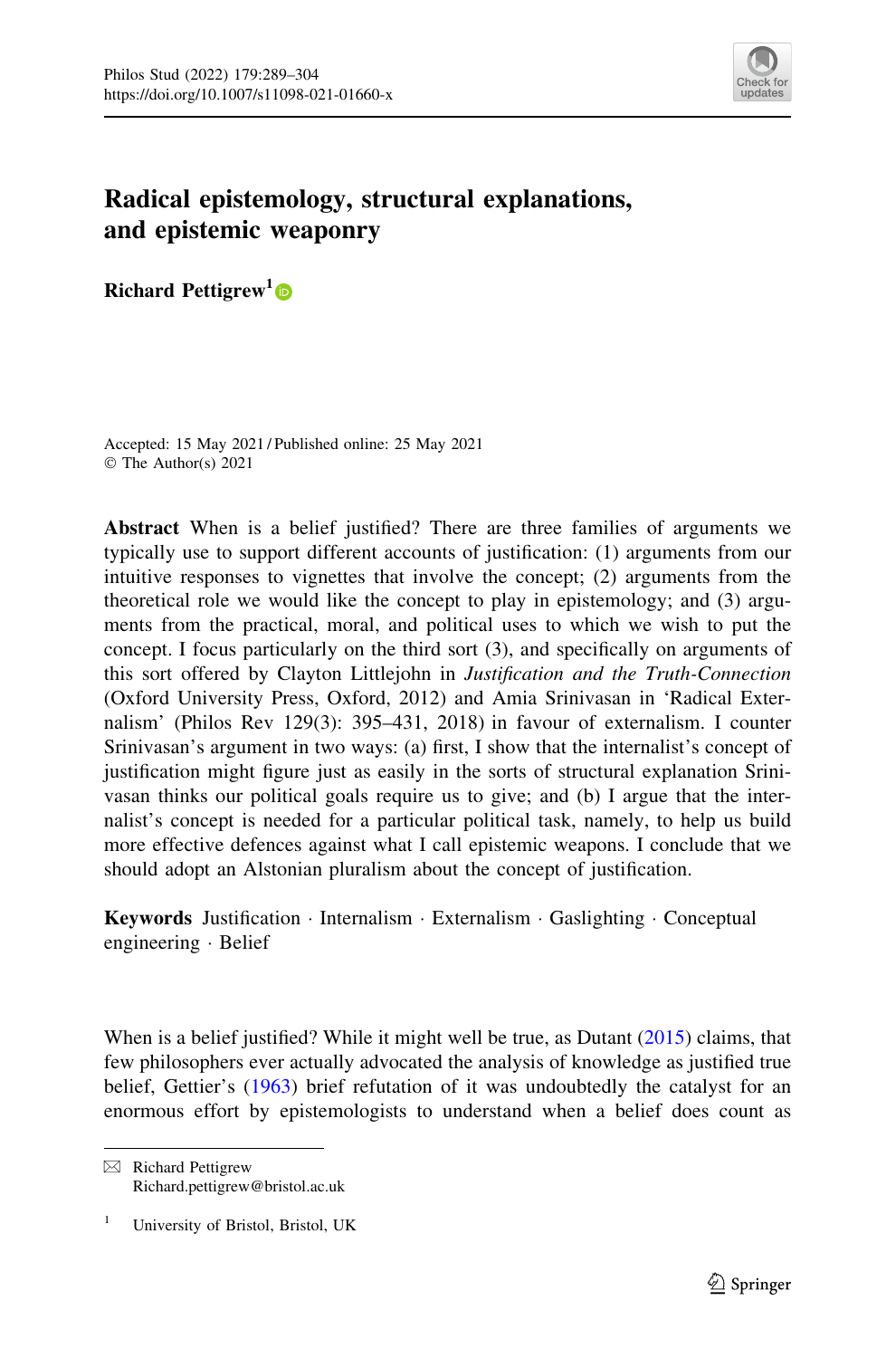knowledge, and of course to do that they had to understand when a belief counts as justified, since most of them agree that justification is required for knowledge. Since then, many putative answers to the latter question have been proposed, and one of the central points of disagreement that has emerged is between internalists and externalists.

The debate between these two camps is often set up with internalism as an extreme position that says that only internal states of a subject are relevant to whether their beliefs are justified, while externalism is just the negation of internalism, covering any view that takes any external state to be in any way relevant. But I think it's more illuminating to array the various positions across a landscape that has extreme internalism at one edge of the map, extreme externalism at the opposite edge, and all other positions spread out in between them. Where you lie in this landscape is determined by the extent to which the conditions that suffice for and are required for justification concern matters internal to the subject who has the belief and the extent to which they concern matters external to them. Perhaps the most extreme internalist position says that whether or not you are justified in believing something at a given time depends only on those of your mental states that occur at that time and that you actually access at that time. And the most extremely externalist position says that a belief is justified just in case it is true. In between, we have a large array of positions. We have what Conee and Feldman [\(2001](#page-15-0)) call mentalism, which allows mental states that are not only not actually accessed but also not accessible to help determine whether a belief is justified. And we have process and indicator reliabilism, both of which appeal to an internal state—the belief-forming process, or the grounds of the belief—but consider mainly external features of those internal states—the proportion of the beliefs that the process produces that are true, or the objective probability that the belief is true given that the subject has that ground for it (Goldman, [1979;](#page-15-0) Alston, [1988\)](#page-15-0). And there are many more.

In this paper, I am interested in how we might choose between the positions in this landscape. The clearest inventory of arguments for and against different versions of internalism and externalism about justified belief is found in the introduction to Clayton Littlejohn's Justification and the Truth-Connection (Littlejohn, [2012](#page-15-0), 1–61). The arguments he enumerates there can be divided into three categories based on the considerations they adduce in favour of the various accounts: in the first sort of argument, we appeal to the intuitive responses that competent users of the concept give when they are presented with particular cases; in the second, we appeal to theoretical considerations from within epistemology; and in the third, we appeal to the practical uses to which we would like to put the concept, including moral and political uses. In this paper, my interest lies in arguments from the third category.

Before we begin, it's worth noting that each of these three sorts of argument targets a slightly different conclusion. Arguments of the first sort are given in the service of a descriptive project. The aim is to map the borders of our existing concept of justification, assuming of course that there is a coherent concept to be mapped. Arguments of the second sort are also concerned with that existing concept, but they are open to modifying it, perhaps quite substantially, in order to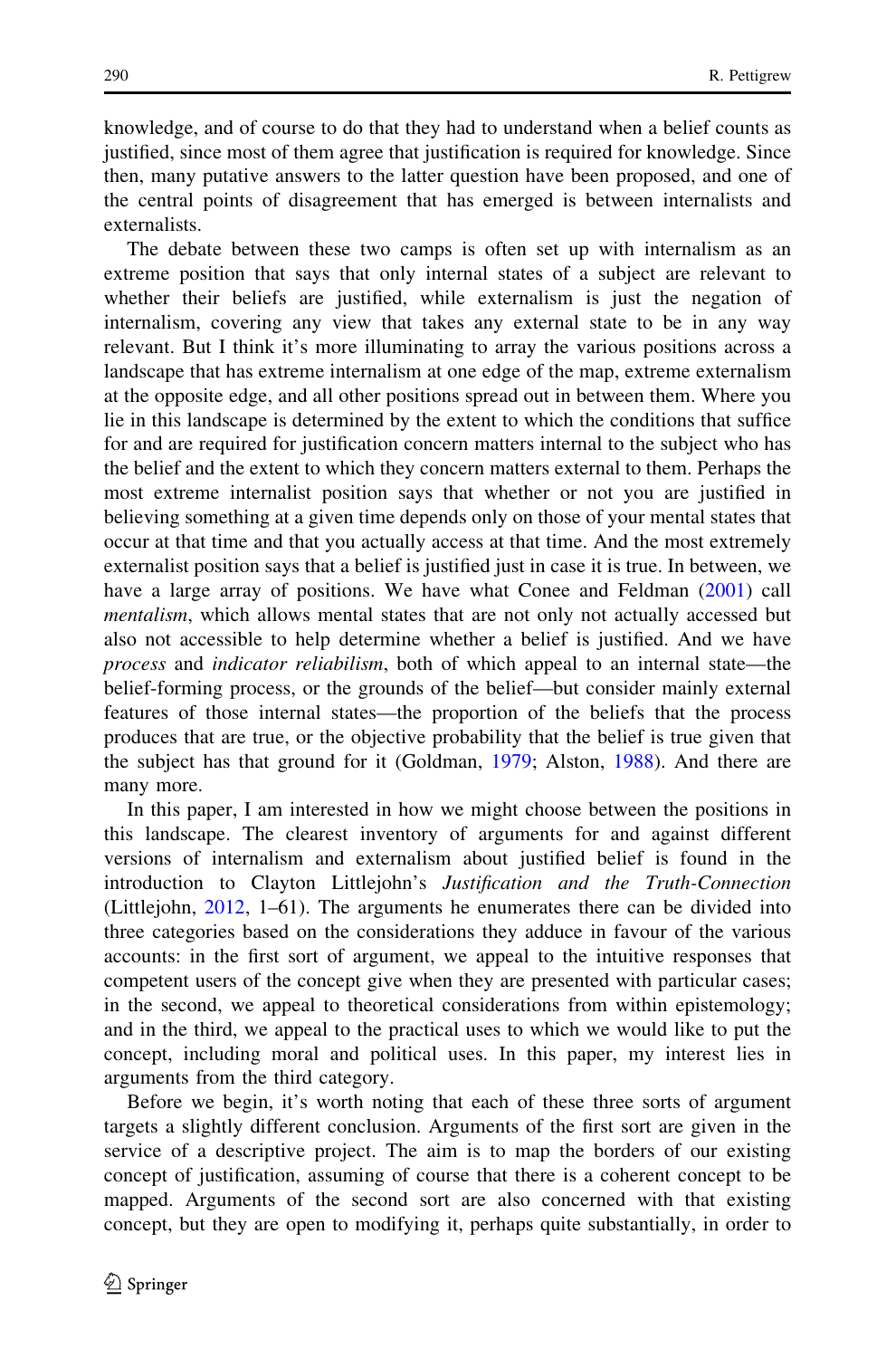make it better fit into the theoretical role we have written for it in our epistemology. Arguments of the third sort are much less concerned with the existing concept, and much more concerned with whatever concept might serve our practical, moral, and political ends best. As a result, the three approaches could deliver three different accounts of justification without thereby being incompatible. It might be that the concept we actually use is not the one optimised for theoretical purposes, and that neither of these is the most useful practically, morally, and politically.

In this paper, I'm particularly interested in the third family of arguments. Arguments of this sort appeal to the practical use to which we wish to put the concept of justification, including its moral and political uses. Before we meet some of these arguments, it is worth considering how a concept might be put to political use. In fact, there are many ways. Concepts help us to group together similar phenomena. This might allow us to identify a regularity in observed phenomena and infer inductively that it will continue in unobserved phenomena; or it might allow us to recognise that all things of a certain sort should be treated morally or politically in the same way; and so on. So, for instance, a concept might help us politically if we value or disvalue for the same reasons everything that falls under it. Dotson's concept of an epistemic oppression might be an instance of this, as might Frye's concept of a double bind or Collins' concept of a controlling image (Dotson, [2012;](#page-15-0) Frye, [1983](#page-15-0); Collins, [2000\)](#page-15-0). Before we adopt the concept of epistemic oppression, we might notice in many disparate individual instances of it that something bad has happened—the boundaries of a debate we witness are circumscribed early on in a way that prevents certain groups from contributing; access to certain repositories of knowledge or certain modes of education is policed in a way that masquerades as objective, but in fact serves to exclude certain groups without good reason; and so on. But by grouping these instances together under a single concept, we can think about them systematically. And, if we agree that they are all bad, we can investigate how to structure our society in ways that reduce their prevalence. So, our political goals are furthered by adopting the concept.

Another way a concept might help us politically: it might help us to identify a regularity in what we have observed so far, and then allow us to infer inductively that this regularity will continue into the future. The concept of the Overton window might be an instance of this. We might have noticed in the past that more minor politicians from a ruling political party have started to espouse extreme positions on some issue shortly before their party announces a policy that is less extreme than these functionaries have advocated but more extreme than what the country they govern would previously have tolerated. We then adopt the concept of the Overton window and the next time we hear a governing party defending more extreme views than we expect, we infer that they are deliberately shifting the Overton window to smooth the passage of a policy that they will shortly announce. Again, our political goals are furthered, because we can better understand and predict the behaviour of the politicians whose decisions affect us.

So these are some of the ways in which a concept might help us politically. Now, let's begin our discussion of the third family of arguments for different accounts of justification. The most well known from this family appeals to our use of epistemic concepts like justification when we assign blame to someone, either informally or in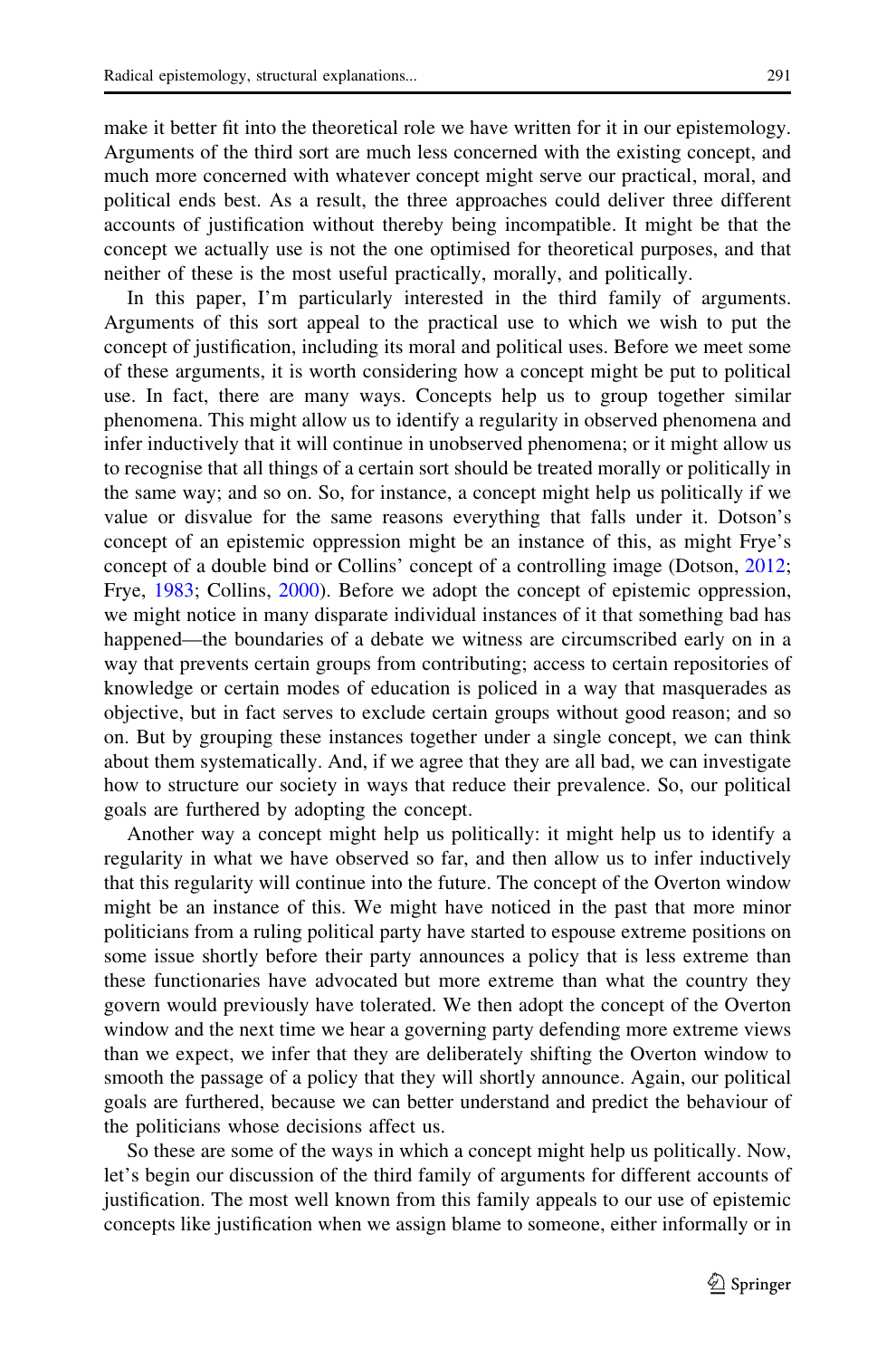the context of the law. Jeremy picks up what looks exactly like his bottle of gin from exactly the spot where he'd put down his bottle only an hour earlier; he pours Isaak a glass, and Isaak drinks it; unbeknownst to both, Felix had earlier put Jeremy's gin back in the cupboard and absent-mindedly left his bottle of paint stripper on the worktop instead in a bottle identical to Jeremy's, and that is what Jeremy poured for Isaak. Isaak becomes severely ill as a result (Williams, [1981,](#page-15-0) 102). Is Jeremy to blame? To answer that, we might naturally ask whether Jeremy's belief that the bottle contains gin is justified. If it is, we might judge him innocent; if it is not, we might not be so lenient. As in the case of epistemic blame discussed in the previous paragraph, we might then reason that whether or not I can be blamed for acting on the basis of a belief I have can only depend on features of that belief that are accessible to me. I cannot be blamed if, by some bad luck, there is an external feature of the belief—its falsity, for instance—that was not accessible to me. Therefore, the argument concludes, internalism.

Clayton Littlejohn ([2012\)](#page-15-0) also offers an argument that belongs to this third category. And he too is interested in what the concept of justification must be like if it is to play the role we'd like it to play in our normative theorising about actions.

I think we should [...] try to understand what is involved in justification by trying to understand what is involved in properly relying on a belief for the purposes of practical deliberation. (Littlejohn, [2012](#page-15-0), 199)

But he draws an externalist conclusion, not an internalist one. Indeed, most distinctively, he concludes that justification is a factive concept: if a belief is justified, it is true. And he reasons to that conclusion by arguing that a belief cannot justifiably be included in practical deliberation unless it is true, and it cannot be justified unless it can justifiably be included in practical deliberation. But what of Jeremy's belief that he is pouring a glass of gin for Isaak? Was that not justifiably included in his practical deliberations? For Littlejohn, it was not. It may be reasonably or blamelessly or excusably included therein, but not justifiably. And indeed Littlejohn is careful to make room throughout for a notion of blameless or reasonable or excusable belief, and blameless or reasonable or excusable actions based on such states. But, like Austin ([1956\)](#page-15-0), he insists these are different from the notion of justified beliefs and the justified actions based on those states. Indeed, if I read him right, he even accepts that it's correct to say that Jeremy is *personally* justified in believing that there is gin in the glass; what it is wrong to say is that Jeremy's belief is *doxastically justified*. So there is some sense in which the belief is justifed—it is the belief of a subject who is personally justified in holding it. But it is not itself doxastically justified (Littlejohn, [2012,](#page-15-0) 59).

Let's consider one of Littlejohn's central examples to see how the argument works. He presents two versions of his LOAN SHARK case (Littlejohn, [2012,](#page-15-0) Section 6.4.3). In each, a man approaches Harry. Harry believes that the man is his nemesis, Bobby, who is intent on harming him. The man looks exactly like Bobby. Harry pulls out a revolver and takes aim. In the first version of the case, Harry's belief is true, while in the second it false—it is Bobby's identical twin brother who is approaching Harry, and while he looks mean, he has no ill-intent towards Harry. In the first but not the second, Littlejohn thinks that Harry retains his right to non-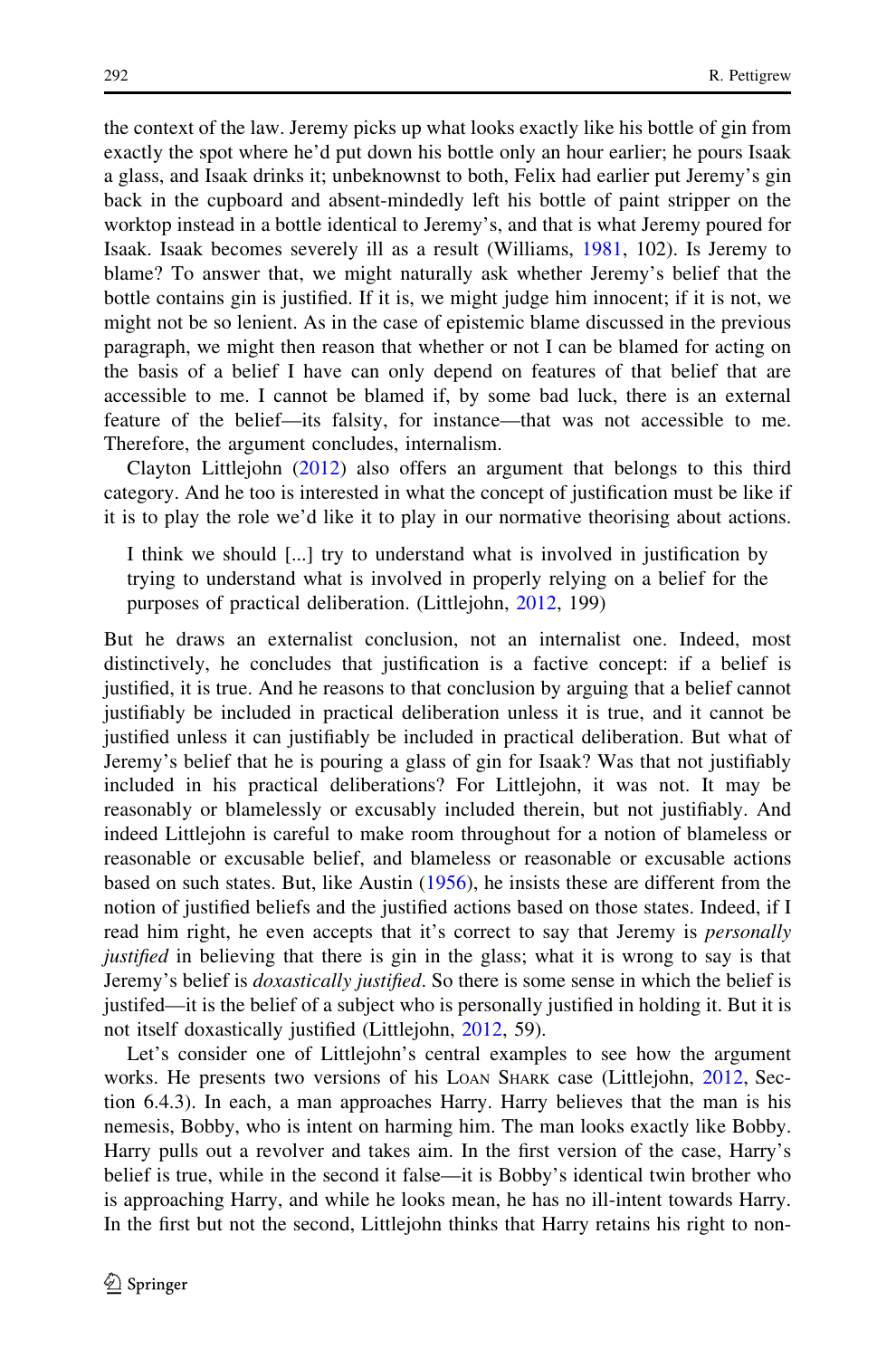interference from a third party. That is, if Audrey were to use force to prevent him from shooting the approaching man, he would have cause for complaint only in the first case. And this, we might think, is because he was going to commit a justified harm to the man in the first case, because it was an act of self-defence, but an unjustified harm in the second case, because, though Harry took it to be an act of self-defence, it wasn't. And in order to deliver this result, we must ensure that our concept of justification renders the individual's belief justified in the first case, but not in the second. Therefore, externalism.

So far, then, we've met two arguments from this third category. In both cases, they are concerned with the use to which we put the concept of justification for a belief when we are evaluating the normative status of an action that is based on it. They come to opposite conclusions. I won't try to adjudicate the dispute here, not least because I will conclude later that there is no need—both can be right. Instead, I turn to another argument from the third category, which is due to Srinivasan ([2018\)](#page-15-0). Although it does belong to this third category, it begins with an argument from the first category. That is, Srinivasan presents three vignettes, asks us to agree in each with her intuitive evaluation of a particular belief held by its protagonist, and notes that only the externalist can vindicate these intuitive verdicts. Here are the vignettes:

RACIST DINNER TABLE Nour, a young British woman of Arab descent, is invited to dinner at the home of a white friend from university. The host, Nour's friend's father, is polite and welcoming to Nour. He is generous with the food and wine, and asks Nour a series of questions about herself. Everyone laughs and talks amiably. As Nour comes away, however, she is unable to shake the conviction that her friend's father is racist against Arabs. But replaying the evening in her head she finds it impossible to recover just what actions on the host's part could be thought to be racist, or what would justify her belief in the host's racism. If pressed, Nour would say she ''just knows'' that her host is racist. In fact the host is racist – he thinks of Arabs as inherently fanatic, dangerous and backwards – and as a result did send off subtle cues that Nour subconsciously registered and processed. It is this subconscious sensitivity that led to her belief that her host is racist. (Srinivasan, [2018,](#page-15-0) 2)

CLASSIST COLLEGE Charles is a young man from a working-class background who has just become the newest fellow of an Oxford college. He is initially heartened by the Master's explicit commitment to equality and diversity. The Master assures him that, though the college is still dominated by wealthy fellows, Charles will be welcomed and made to feel included. Indeed, the Master tells Charles, he too is from a working-class background, and has experienced plenty of discrimination in his time. Charles is confident not only that the college will be a good community for him, but also that the Master is a person of excellent judgment on these matters. However, a few incidents soon disrupt Charles's rosy view of things. At high table, when Charles explains that he went to a state school, a fellow responds with 'but you're so wellspoken!'. At a visit to the pub, a number of young fellows sing the Eton boating song while Charles sits uncomfortably silent. Finally, Charles hears that the other fellows call him ''Chavvy Charles's'. Charles, who has a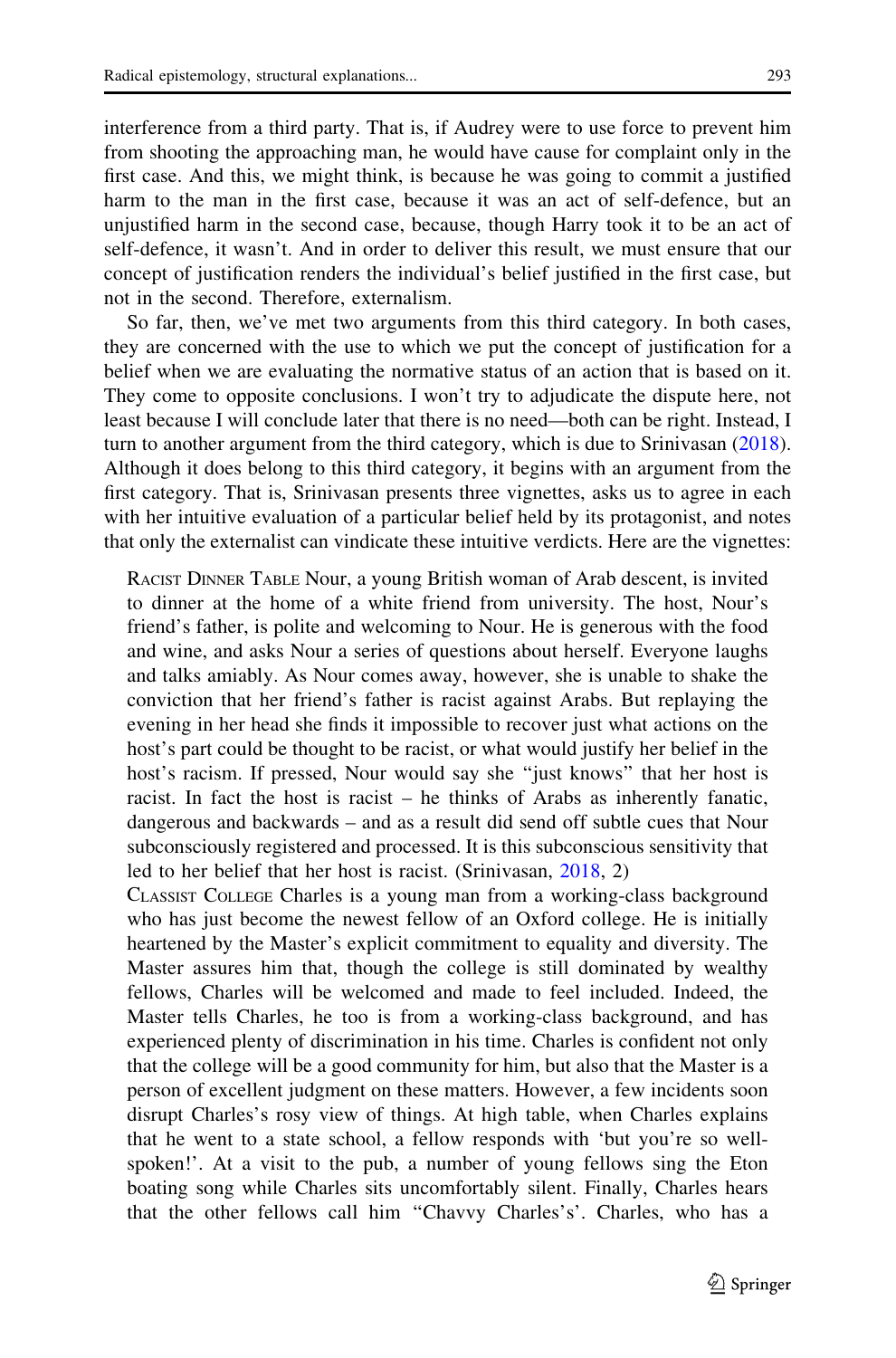dependable sensitivity to classism, goes to the Master to report that he has experienced a number of classist incidents in college. Shocked, the Master asks him to explain what happened. But when Charles describes the incidents, the Master is visibly relieved. He assures Charles that none of these are genuinely classist incidents, but playful, innocuous interactions that are characteristic of the college's communal culture. He tells Charles that he is sure that Charles himself will come to see things this way once he gets to know the college and its ways better. And finally, he gently suggests that Charles is being overly sensitive—something to which (the Master goes on) Charles is understandably prone to being, given his working-class background. Charles leaves the conversation unmoved, continuing to believe that he has faced classist discrimination in the college, and dismissing the Master's testimony. Charles meanwhile is unaware that some people from working class backgrounds (e.g. the Master) suffer from false consciousness, distorting their ability to recognise class-based oppression. (Srinivasan, [2018](#page-15-0), 5–6) DOMESTIC VIOLENCE Radha is a woman who lives in rural India. Her husband, Krishnan, regularly beats her. After the beatings, Krishnan often expresses regret for having had to beat her, but explains that it was Radha's fault for being insufficiently obedient or caring. Radha finds these beatings humiliating and guilt-inducing; she believes she has only herself to blame, and that she deserves to be beaten for her bad behaviour. After all, her parents, elders and friends agree that if she is being beaten it must be her fault, and no one she knows has ever offered a contrary opinion. Moreover, Radha has thoroughly reflected on the issue and concluded that, given the natural social roles of men and women, women deserve to be beaten by their husbands when they misbehave. (Srinivasan, [2018](#page-15-0), 5–6)

Srinivasan asks us to agree that Nour's belief that her host is racist and Charles's belief that the college is classist are justified, while Radha's belief that a woman who does not do as her husband demands deserves to be beaten is unjustified. And she argues that only an externalist account of justification can deliver these judgments. Indeed, it seems that only a reliabilist account can deliver the first judgment, while a wider range of externalist views might accommodate the second.

Up to this point, Srinivasan's argument belongs to the first category enumerated above—it relies on our intuitive responses to a range of cases. But Srinivasan then extends the argument so that it comes to belong to the third category. She argues that, not only is the externalist best equipped to preserve our intuitions in the case of Nour, Charles, and Radha, but that an externalist concept of justification is best able to provide a certain sort of explanation that we need for political purposes. Let's see how.

Srinivasan notes that, when our intuitive responses to a vignette favour externalism over internalism, the vignette in question tends to be characterised by what she calls "bad ideology" (Srinivasan, [2018,](#page-15-0) 16). That is, in such vignettes, the protagonist lives in a society throughout which pervades a system of false beliefs that serve to sustain certain social oppressions, and the protagonist's relevant beliefs are significantly influenced by this system of false beliefs. Nour lives in a society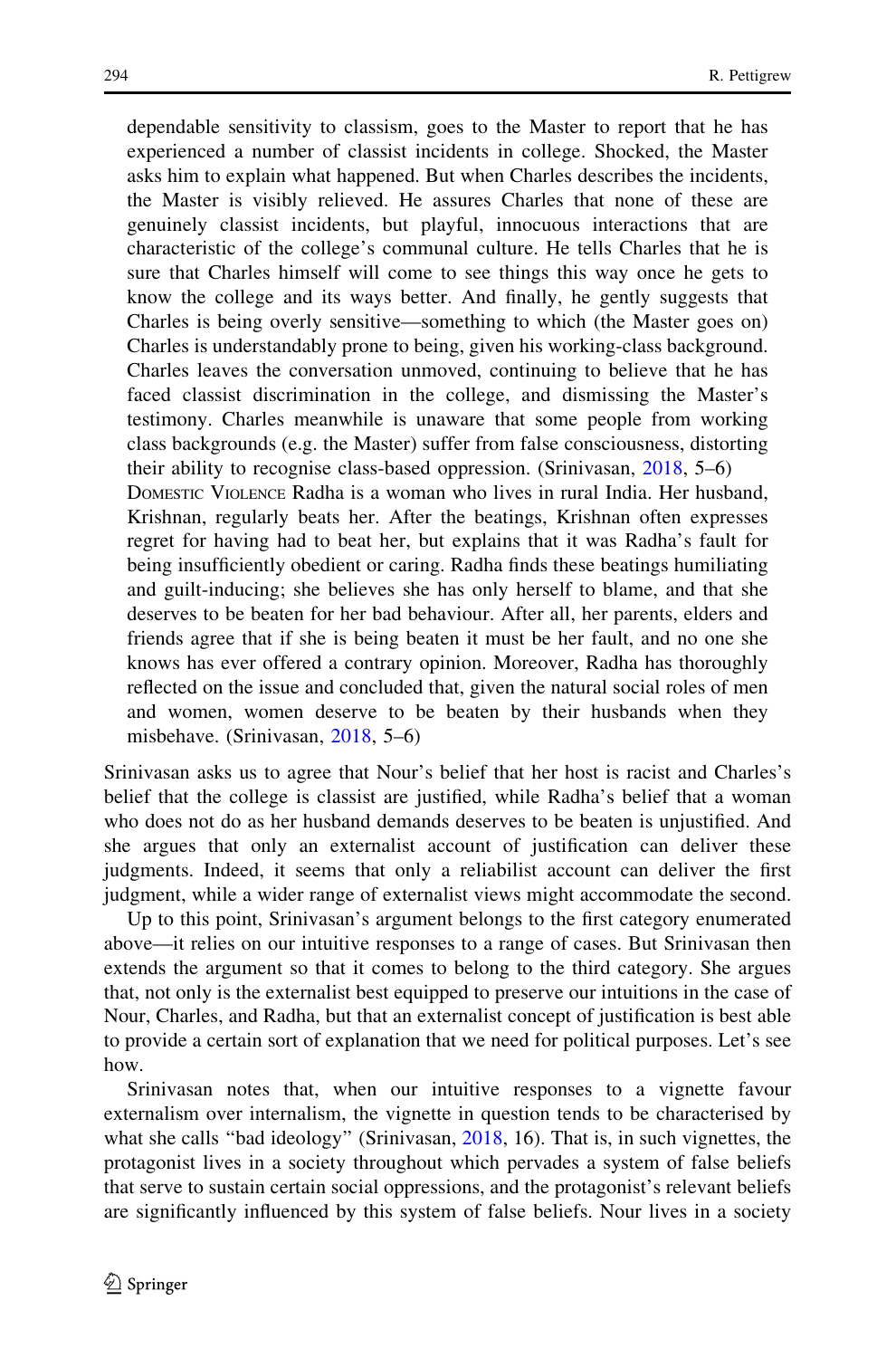with a racist ideology, Charles in a society with a classist one, and Radha lives in a misogynist society. Srinivasan also claims that, in such cases, we reach not for individual explanations, but for structural ones. That is, when we explain something about an individual's actions or thoughts, we are not satisfied by learning the features internal to the individual that gave rise to it. We want to know also the structural features of the society in which the individual is embedded that gave rise to it. According to the intuitions that Srinivasan elicits in response to the case of Nour and Charles, both individuals are justified in their beliefs. Srinivasan thinks these facts call for structural explanation. She also thinks that, if our notion of justification is internalist, we cannot give such an explanation, while if it is externalist, we can.

[E]xternalism – in its insistence that justification can supervene on facts external to the agent's own ken – is poised to vindicate what we might think of as a structural rather than merely individualistic notion of justification. A structural explanation gives an account of its explanandum by adverting to the larger system of which the explanandum is a part, rather than (solely) adverting to features of the explanandum itself. [...] Meanwhile, the internalist – in her insistence that justification supervenes on a subject's mental states – is not poised to underwrite a structural notion of justification. Instead, she can only explain an agent's justificatory status in terms that are intrinsic to the agent herself. Externalism, but not internalism, is poised to vindicate Trotsky's claim that 'escape from the web of the social lie' is more than a matter of 'mere individual effort'. (Srinivasan, [2018,](#page-15-0) 19)

It isn't obvious to me that externalist accounts of justification are better placed to support structural explanations than internalist ones. Let's consider the sort of straightforward reliabilism, for instance, that seems to account most naturally for the fact that Nour's belief that her host is racist is justified. Nour has a reliable racismdetecting mechanism. She isn't aware of how it works; perhaps she isn't even aware that it's reliable. But nonetheless it is. That's the reliabilist's explanation of the fact that Nour's belief is justified—and it is individualistic, not structural. Now of course we can then ask for a structural explanation on top of that. And indeed we can give one, perhaps along the lines of Charles Mills' explanation of why Black members of a White supremacist society are better able to pierce Trotsky's 'social lie':

Often for their very survival, blacks have been forced to become lay anthropologists, studying the strange culture, customs, and mind-set of the 'white tribe' that has such frightening power over them, that in certain time periods can even determine their life or death on a whim. (Mills, [2007](#page-15-0), 17–8)

We can extract from Mills' account an explanation for why Black members of a White supremacist society have reliable belief-forming mechanisms concerning racism. It is a threat-detection mechanism, and it is clear what incentive a person who is the target of such racism has to develop one of those in a society in which such threats are common. So the reliabilist explains why someone's belief is justified by pointing to the reliability of the process by which it was formed; we can then supplement that individualistic explanation with a structural explanation of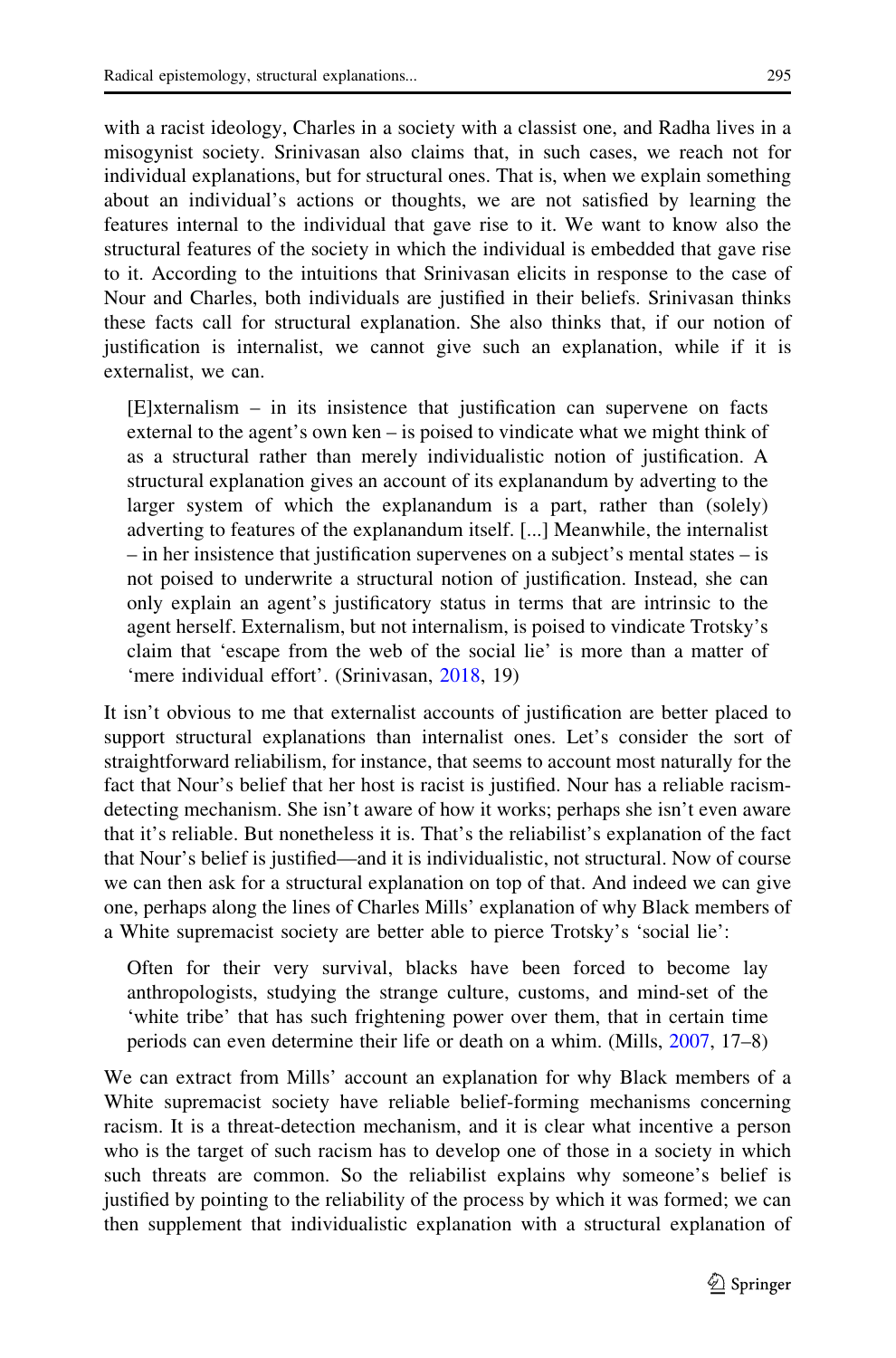why the individual has the reliable belief-forming process. The two explanations neatly dovetail.

So Srinivasan is right to say that externalist accounts of justification are wellsuited to fit into structural explanations. However, internalist explanations have the same feature. Let's return to Srinivasan's example of Charles. But now extend the example so that he later acquires the concept of false consciousness that he lacks in Srinivasan's version. At this later point, he thereby comes to understand why he is right to retain his belief that the college is classist and the Master is mistaken. So at this later point, his belief that his college is classist is internally justified. Now let's see what sort of explanation the internalist can give of this fact. As with the externalist, they begin with an individualist explanation: Charles's belief that his college is classist is justified because he can give an argument in its favour on the basis of his colleagues' behaviour, and he can appeal to false consciouness to explain why the Master's testimony does not undermine that argument. But the internalist can then go on to supplement this individualist explanation with a structural explanation, just as the reliabilist is able to give a structural explanation for why Nour has the reliable racism-detecting mechanism: Charles is able to give the justificatory argument for his belief and a further argument why the Master's testimony doesn't undermine that argument, because he lives in a society in which the notion of false consciousness has been identified and expounded, and the society is open enough that literature expounding and explaining this radical notion is available to Charles, and his situation permits him time to read this literature, absorb it, and reflect on it. That is, just as Nour's ability to pierce ''the social lie'' requires more than ''mere individual effort'', to use Trotsky's phrases, so does Charles's.

Indeed, compare the structural explanation we've just offered for Charles's justified belief and the paradigm example of a structural explanation that Srinivasan offers:

To explain that the dutiful housewife does the lion's share of the domestic labour because she prefers it that way is to give an individualistic explanation of her behaviour; to explain that the dutiful housewife does the lion's share of the domestic labour because that is what is socially expected of women is to give a structural explanation. (Srinivasan, [2018,](#page-15-0) 19)

Here, the individualist explanation gives the proximate cause of the housewife's behaviour, namely, that she has certain preferences, which are an internal state of her mind; the structural explanation then identifies the ultimate cause by providing an explanation of that proximate cause, namely, that she has those preferences because those are the preferences expected by society, they are taught to young women in this society throughout their formative years, endlessly modelled for them in fiction and media, and there is severe censure in adulthood for those who do not have such preferences. The same is true in the explanation of Charles's belief in the extension of Srinivasan's classist college example that we just described. He believes that the college is classist because of the internal justification he can offer of it. That's the proximate cause, and it provides the individualistic explanation. But he is equipped to offer that internal justification only because of certain features of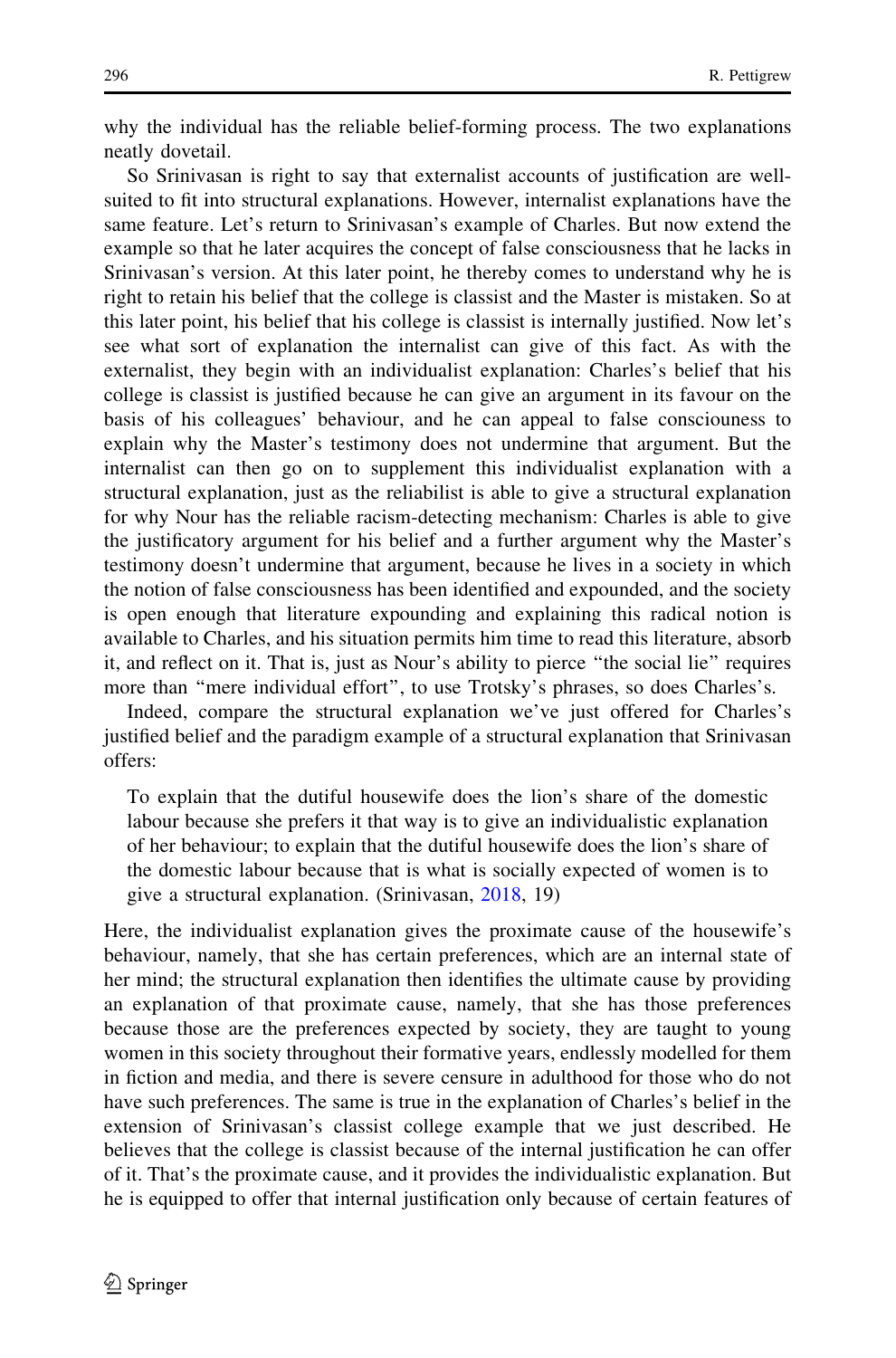his society. Those features are the ultimate cause, and they provide the structural explanation.

In sum: it seems to me that externalism is no better able to accommodate structural explanations than internalism is. Both primarily give individual-level explanations: the externalist might appeal to the reliability of Nour's belief-forming mechanism to explain why her belief is justified; the internalist might appeal to Charles's ability to argue internally for his belief and to argue internally that he is right to ignore the Master's misleading testimony in our extended version of his case. But we can ask in both cases whether it's possible to give societal-level explanations into which those individual-level explanations fit. And in both cases, it is possible. As we quoted above, Srinivasan says that externalism is better able to provide structural explanations than internalism because of ''its insistence that justification can supervene on facts external to the agent's own ken''. But, while standard versions of externalism do indeed take external facts to partly determine whether an individual is justified, those facts tend to be pretty local to the individual, and not structural features of the society of which they are a part. Nour's belief that her host is racist is justified because the mechanism she used to form it is reliable; it tends to produce true beliefs. The fact that the mechanism is reliable is surely external, but it says very little about the whole society of which she is a part. Of course, to explain why she has the reliable belief-forming mechanism, we must advert to the society of which she is a part. But, similarly, to explain why Charles has the cognitive ingredients to provide an internal justification for his belief that his college is classist, we must again advert to the society of which he is a part. The two views seem to me similar in this regard.

So I'm reluctant to grant Srinivasan her claim that there is a political purpose providing structural explanations for facts about justified beliefs—that externalism serves better than internalism. But even if we were to grant it, it doesn't follow that we should adopt an externalist concept of justification, and reject an internalist one. To draw that conclusion, we must make two further assumptions. First, we must be monists about justification. That is, we must assume that, at the end of our investigations, we should end up with a single true concept of justification, rather than two or perhaps more. Second, we must assume that there is no practical or political purpose that internalist notions serve better than externalist ones, and which we might place alongside the practical and political purposes that Srinivasan takes to be played better by externalist notions than by internalist ones. I wish to argue that both assumptions are mistaken.

Upon reflection, it surprises me that so few epistemologists have heeded Alston's call for pluralism about the concept of justification (Alston, [2005\)](#page-15-0). On this view, there are a number of concepts that have equally good claim to be our concept of justification and there is no concept that has a better claim than these. That is, the upshot of the lengthy debates about the nature of justification is that it doesn't have a single nature. 'Justification' is thus a polysemous term; the concept it refers to fragments into many different concepts. Some of those are internalist, some externalist: mentalism might be one, process reliablism another, and a third might be a demanding hybrid view on which a belief must be reliably formed and must cohere with the subject's other internally accessible attitudes before it is justified.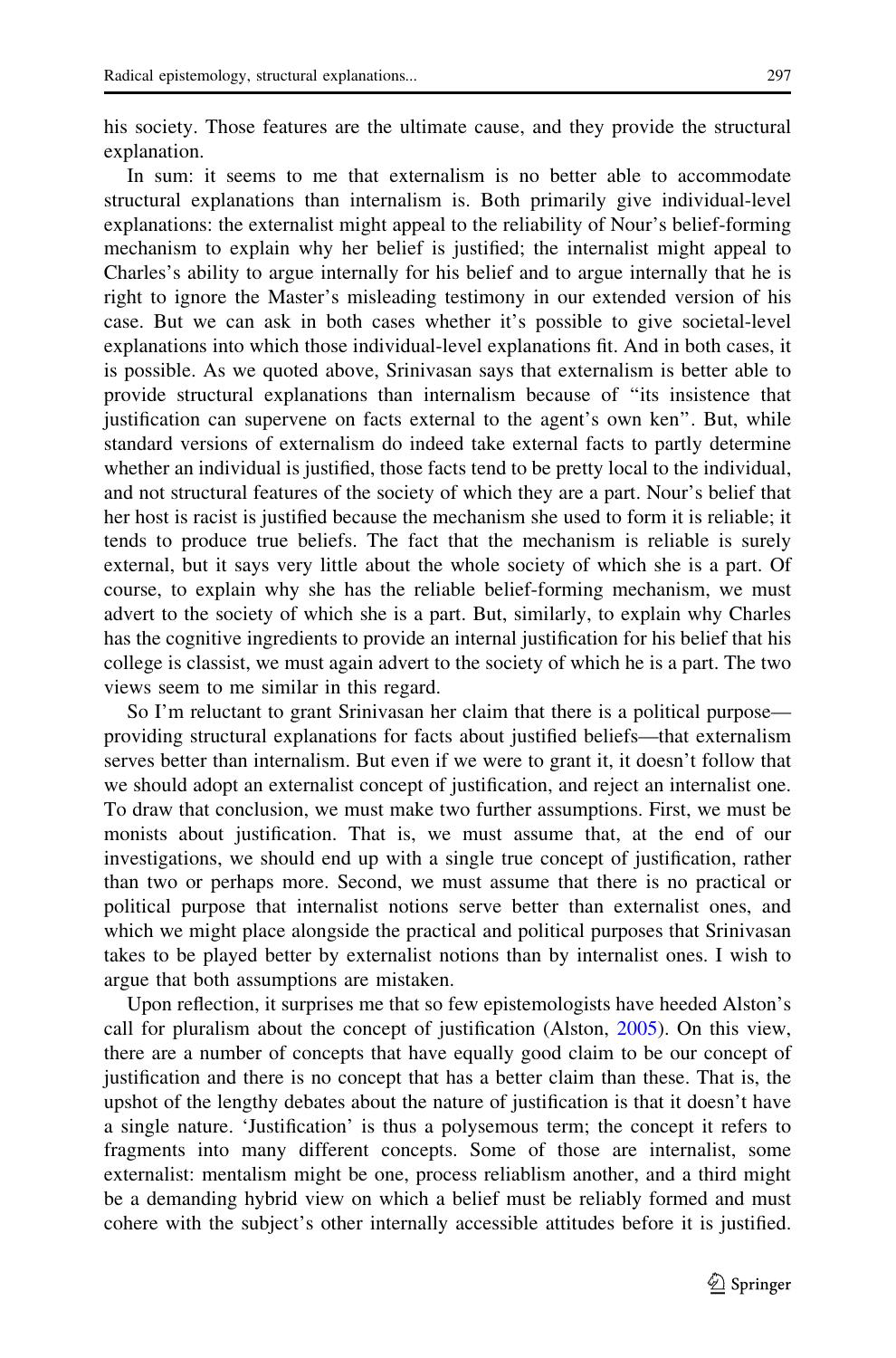These different concepts might serve different ends. An internalist concept might serve our purposes when we want to decide whether or not to blame someone for something they did on the basis of their beliefs; a hybrid concept might be required for determining whether an individual has a right to non-interference in a particular situation; and so on.

Part of what is surprising about the lack of support for pluralism is that it seems the natural response when competent users of the concept—as I assume analytic epistemologists of the past fifty years to be—disagree so irreconcilably on certain of its basic features. And indeed philosophers have been quick to give this response in other situations. Suppose I take a coin out of my pocket and tell you it is a trick coin, biased either towards landing heads or biased towards landing tails. You say the coin is just as likely to land heads as to land tails. Are you right? Many will say yes, and many will say no. In this case, we resolve the standoff by saying that there are two concepts of probability in play. The first is epistemic, the other ontic. The first measures something like your degree of confidence, and on that concept, it is right to say that the coin is equally likely to land heads as tails, for my confidence in each outcome is the same. The second measures something about the world independent of our knowledge of it, and on that concept, it is not just as likely to land heads as tails. Indeed, it is either biased towards heads in which case it is more likely to land heads than tails, or it is biased towards tails in which case it is more likely to land that way than the other. These two versions of the concept of probability have been distinguished and even given their own names: 'credence' for the epistemic concept and 'chance' for its ontic cousin. So why not do likewise for the concept of justification and countenance internalist, externalist, and hybrid versions?

I think there are two plausible explanations—and neither excludes the other. On the first, proponents of each analysis of justification think that there are already terms that cover the concepts picked out by the alternative analyses on offer. For instance, Littlejohn is often quick to point out that the concepts *reasonable* or excusable or rational often apply in those cases to which the internalist would like to apply the concept *justified*. And an internalist or a proponent of a hybrid view, might think that simply calling something 'reliably formed' suffices to cover the cases the reliabilist would like to capture. If this is right, there's no need to split the concept of justification. Better to use the concepts that we already have.

One problem with this is that the alternative concepts offered usually don't match up. For instance, most internalists typically don't consider everything that is excusable to be justified. If a belief is implanted in my brain without my realising, it is excusable, but not justified; similarly, if I calculate something quickly because I need to make a decision and I make a small error in my calculation, my resulting incorrect belief is excusable, but again not justified. Another problem is that different parties to the debate understand the various concepts in different ways. For instance, Stew Cohen ([2016\)](#page-15-0) is happy to equate rationality and justification, while Clayton Littlejohn ([2012\)](#page-15-0) is not. And I think Littlejohn is right. For those who count the boundedly rational among the rational, a belief formed on the basis of a base rate fallacy, for instance, might very well count it as rational because formed by a method that proves reliable in our evolutionary niche, but most will agree that it is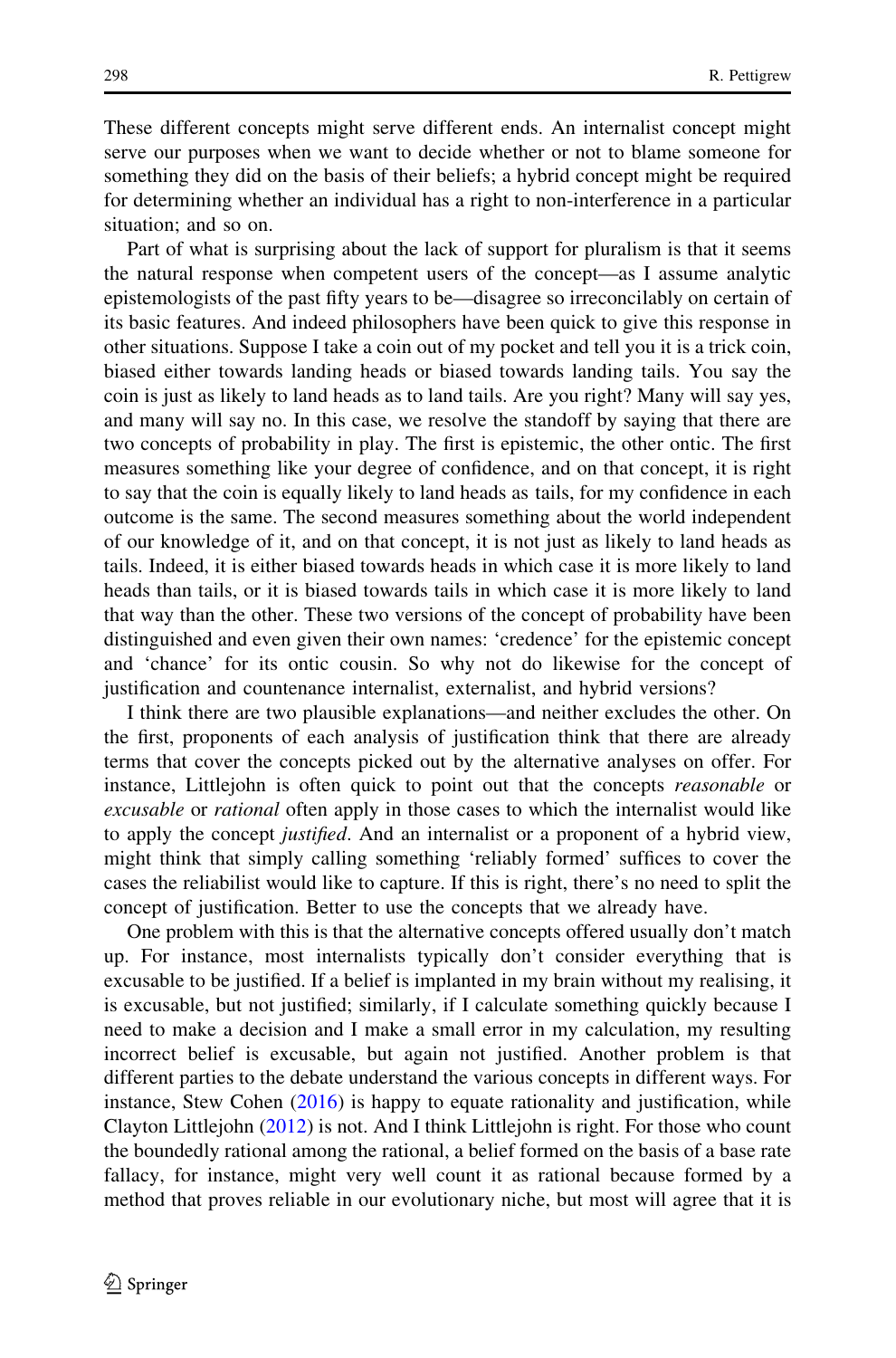not justified. So the other concepts are no less problematic than the concept of justification, and skirmishes at their borders are no more tractable.

Another explanation is that each party to the dispute thinks the concept of justification plays such a crucial role in our reasoning about certain important matters that it might be positively dangerous to hand over control of its use to one of their rivals. Suppose, for instance, you accept the following: if someone is justified in believing that the person approaching them means to harm them, then anyone who stops them defending themselves against this perceived impending harm is violating their right to non-interference. Then it's going to be extremely important to you to ensure that the concept of justification does not fall under the control of the internalists. The worry is that the concept of justification is embedded in many important practical or legal inferences. And if that is so, we must seek a single concept that makes these inferences valid.

This worry is really a practical one. It raises a concern not about the Alstonian pluralist view itself, but rather about the practical consequences were it to be accepted widely. But just as there is a practical problem here, so there is a practical solution. We need only ensure that those inferences that use the term in moral and legal thinking are amended to invoke not the ambiguous concept of justification, which contains many different precise concepts within it, but rather the precise concept that ensures the inferences go through. Even if you imagine that this solution could not practically be implemented, that is no mark against the philosophical position behind it. People are often still unable to distinguish clearly between epistemic and ontic notions of probability, but that makes the distinction between them no less valid.

In sum: I don't think there are good reasons to resist pluralism about justification. This, then, opens the door to a view on which there are legitimate internalist, externalist, and hybrid versions of the concept of justification, perhaps answering to different intuitions, perhaps playing different theoretical roles in our epistemology, perhaps serving different practical, moral, or political ends.

Of course, you might say that what this really supports is not pluralism about justification, but nihilism. $<sup>1</sup>$  In the end, I think these positions are reasonably close to</sup> one another. Of course, they seem to be as far apart as possible: according to pluralism, there are many concepts of justification; according to nihilism, there are none. But according to the nihilist, all the concepts that the pluralist takes to be concepts of justification are nonetheless legitimate concepts. They just don't count as concepts of justification. This might be because the nihilist thinks that the concept of justification was introduced in a particular way that precludes pluralism about the concept. For instance, they might claim that it was introduced as the unique goodmaking feature of beliefs with a particular property. Or it might be because the nihilist thinks that the various concepts that the pluralist counts as different concepts of justification are not sufficiently closely related to count as different versions of the same concept. Myself, I doubt that the concept of justification was introduced in a way that precludes pluralism: like most of our concepts, I doubt it was introduced

Thanks to an anonymous referee for pushing me to consider this possibility.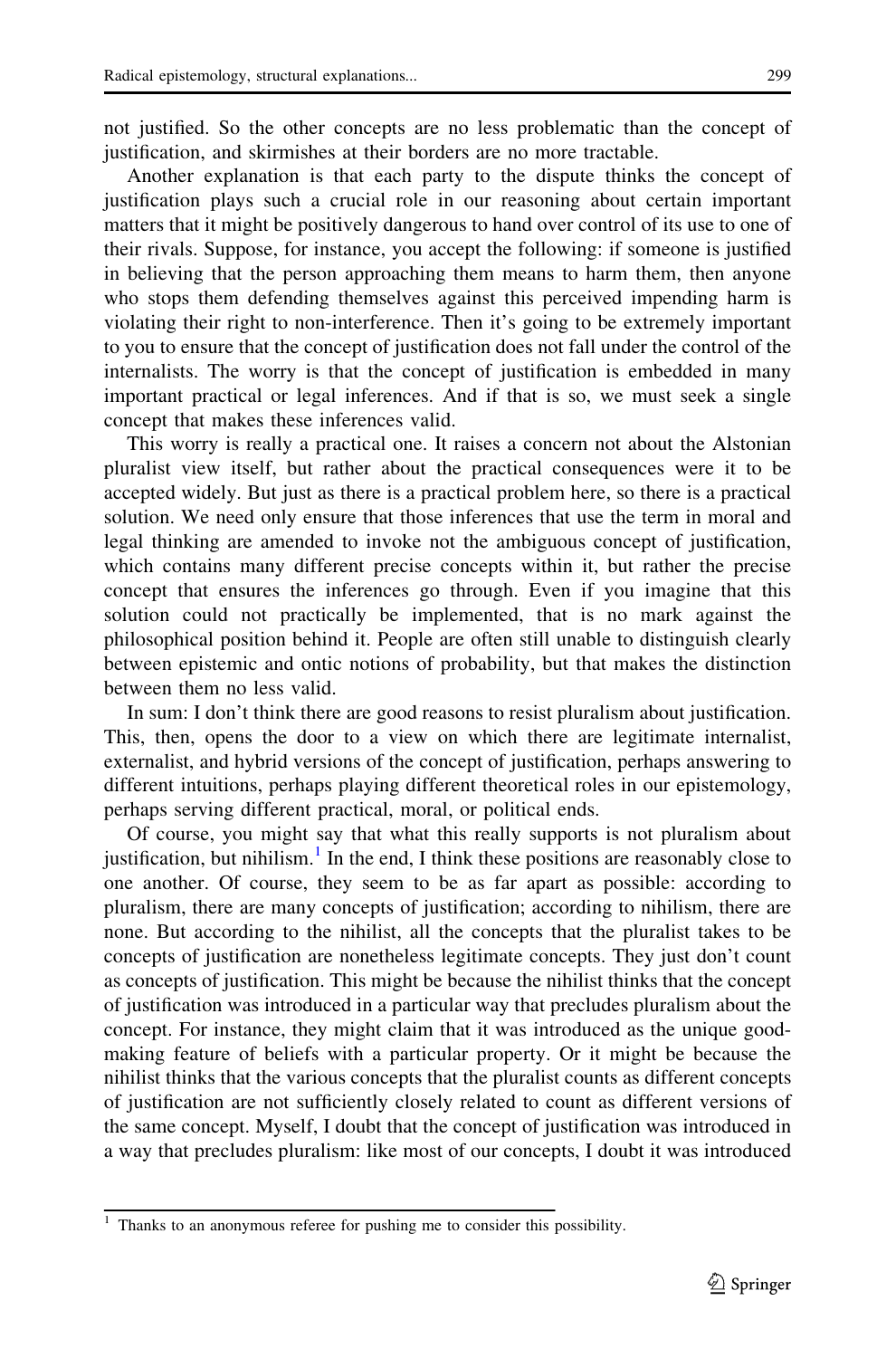with an explicit description attached at all. And I do think that the various concepts the pluralist countenances form a natural group: each identifies a particular goodmaking feature of beliefs, but none can claim to be the unique one. So, it seems to me, it is pluralism rather than nihilism that is the correct response to the arguments of this paper.

On the pluralist view, an internalist notion of justification need not serve a practical, moral, or political end at all in order to be included in our suite of justification concepts. And it certainly needn't serve a more important such end than the end served by an externalist notion. It might instead earn its keep by systematising a certain collection of robust intuitions, or by playing a much-needed role in our epistemological theorising. But I nonetheless want to argue that there is such a political end that internalist concepts serve.

First, we need to introduce the notion of an epistemic weapon, and to do that, we need the notion of an epistemic harm. So, what is an epistemic harm? We might think of it by analogy with other sorts of harm. We might say that I harm someone in the usual sense, if I do something that causes them to have lower all-thingsconsidered utility—that is, less of what they value overall—than they would have had if I had refrained.<sup>2</sup> By analogy, we might say that I *epistemically* harm them if I do something that causes them to have lower *epistemic* utility than they would have had if I had refrained. Here, your epistemic utility measures how much you have of what you value, epistemically speaking. For instance, you might value knowledge, true belief, understanding, wisdom, evidence, or some combination of these things. So I might epistemically harm you if I block your inquiry, if I fail to tell you information you would like to have, if I hide evidence from you, if I intentionally deceive or mislead you, if I lie to you, and so on. We then say that an epistemic weapon is a means by which an agent—whether an individual, dominant group, or whole society—can cause epistemic harm to a target—whether an individual, an oppressed group, or a whole society.

Now, epistemic goods—such as knowledge, true belief, understanding, wisdom, and evidence—are unequally and unfairly distributed within our society. This is due partly to the inequities of our education systems, the prevalence of hermeneutic epistemic injustices, and unequal access to shared evidence, public debate, and the tools for individual theorising. But it is also due to the effects of other, more local epistemic weapons. A crucial part of a radical epistemological project is therefore to develop effective defences against those weapons. And, to do that, we must understand how different weapons work. But, as I will now argue, we need the internalist concept of justification in order to usefully categorise different sorts of epistemic weaponry in the service of this task. And thus that version of the concept

<sup>&</sup>lt;sup>2</sup> This is close to the account of harm known in the ethics literature as the *comparative counterfactual* account (Feinberg, [1986;](#page-15-0) Klocksiem, [2012](#page-15-0); Hanna, [2015;](#page-15-0) Purves, [2019](#page-15-0)). It is probably the most popular account among ethicists, though it is taken to face two sorts of problem: (1) it entails that you harm someone merely by failing to benefit them; and (2) it entails that you do not harm them if you inflict some injury upon them that prevents them from suffering a greater injury. Similar objections might be raised against the account of epistemic harm that I adopt here, but similar responses are also available. For a compelling response to  $(1)$ , see Purves  $(2019)$  $(2019)$  $(2019)$ ; for  $(2)$ , see Klocksiem  $(2012)$  $(2012)$  $(2012)$ .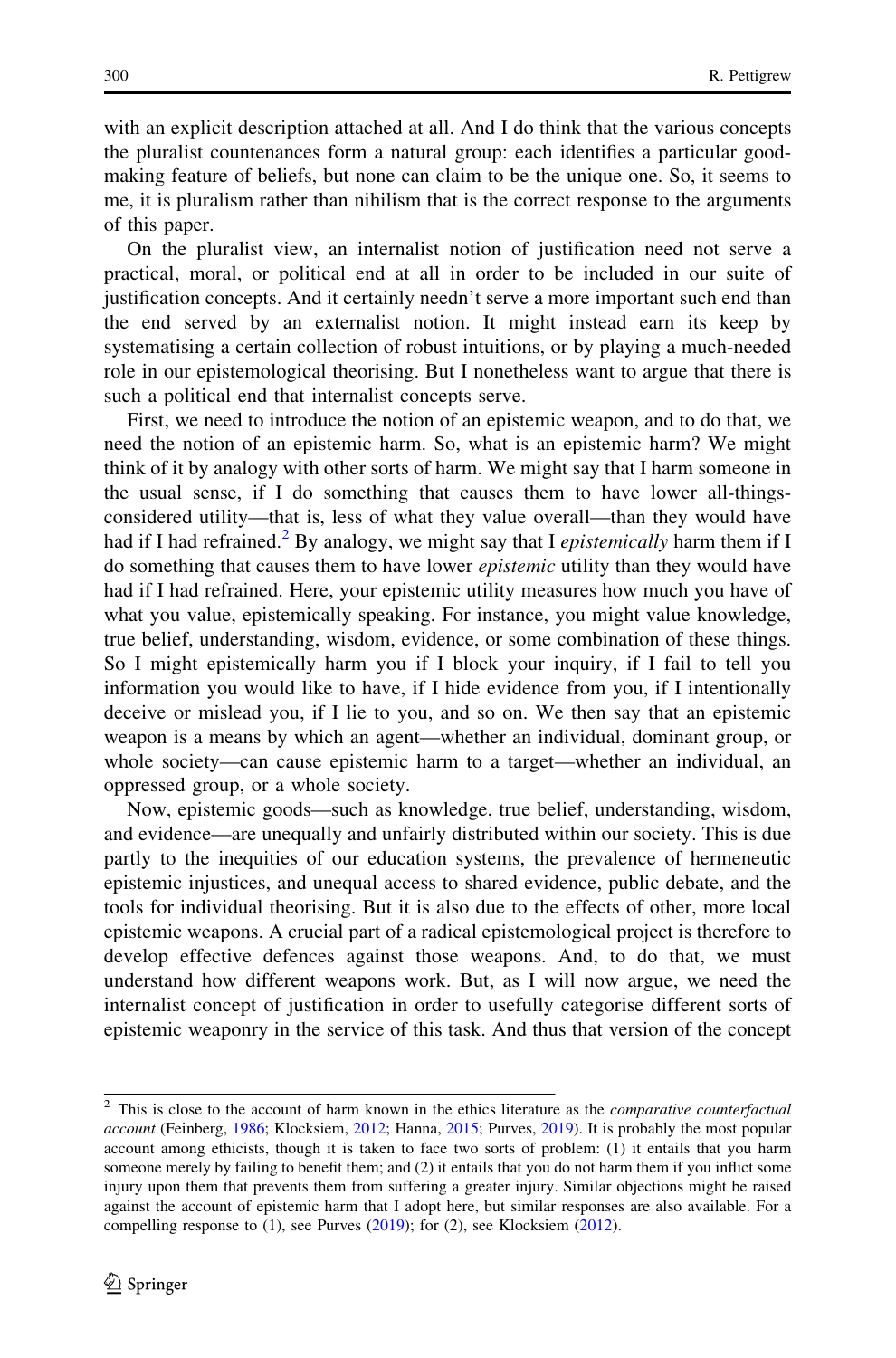plays an important political role, just as Srinivasan argues the externalist version does.

Consider Nour and the dinner party and her racist host; and consider Charles and his classist college and its apologist Master. Both are, in different ways, targets of the epistemic weapon of gaslighting. In both cases, they successfully defend against the weapon. But in both cases they are threatened by it. While it doesn't in fact inflict an epistemic harm, it could easily have done.

In both cases, what makes them potentially vulnerable to gaslighting is a hermeneutic injustice (Fricker, [2007](#page-15-0)). Or, perhaps better, it is simply that they lack an important concept or a body of evidence that would allow them to understand their experience in a way that would make them better able to withstand gaslighting. Nour has the concept of racism, but she does not understand from the inside what are the features of behaviour that typically indicate the presence of that phenomenon, or perhaps she can access an inventory of those features, but does not understand why they indicate what they do. Charles is better equipped. He has the concept of classism, just as Nour has the concept of racism, but he also knows what indicates its presence, understands how it works, and so on. What he lacks is the concept of false consciousness and the empirical knowledge of how that usually manifests in society.

Nour's epistemic poverty makes her vulnerable to gaslighting herself. She has this gut feeling that her host was racist. But without understanding why, or whether the gut feeling is reliable, she might easily second guess herself and decide her judgment is not sufficiently internally justified to retain it. If she abandons this true belief on this basis, she'll suffer an epistemic harm, since a true belief is an epistemic good. The epistemic weapon will have done epistemic damage.

Charles's epistemic poverty is less severe than Nour's, and as a result he is largely safe from gaslighting himself. But it does make him vulnerable to being gaslighted by the Master of his college. He has the first-order evidence of his colleagues' comments and behaviour, which he takes to support his diagnosis of classism. But he also has the second-order evidence that the Master disagrees with his diagnosis. And further, he has second-order evidence that suggests that the Master is more reliable than him—the Master is also from a working class background, and he has more experience of the college and the context of his colleagues' behaviour. Based on this, he might feel his belief is no longer internally justified and abandon it. If he were to have the concept of false consciousness, he might apply it to the Master, and thereby explain away their disagreement and retain his belief that the college is classist based on his first-order evidence. But without it, the Master threatens to successfully, though unintentionally, gaslight him. If he does, he'll suffer an epistemic harm. Again, the epistemic weapon will have hit its mark.

In both Nour's cases and Charles's, then, the efficacy of the epistemic weapon relies on its targets responding to their evidence by forming or retaining only those beliefs that are internally justified. And gaslighting will always rely on this. That is part of what makes it so insidious. To be gaslit is usually to respond in an internally justified way to your total evidence. You have first-order evidence from which you can internally justify a particular belief; then you acquire second-order evidence that someone in at least as good an epistemic position as you are disagrees that the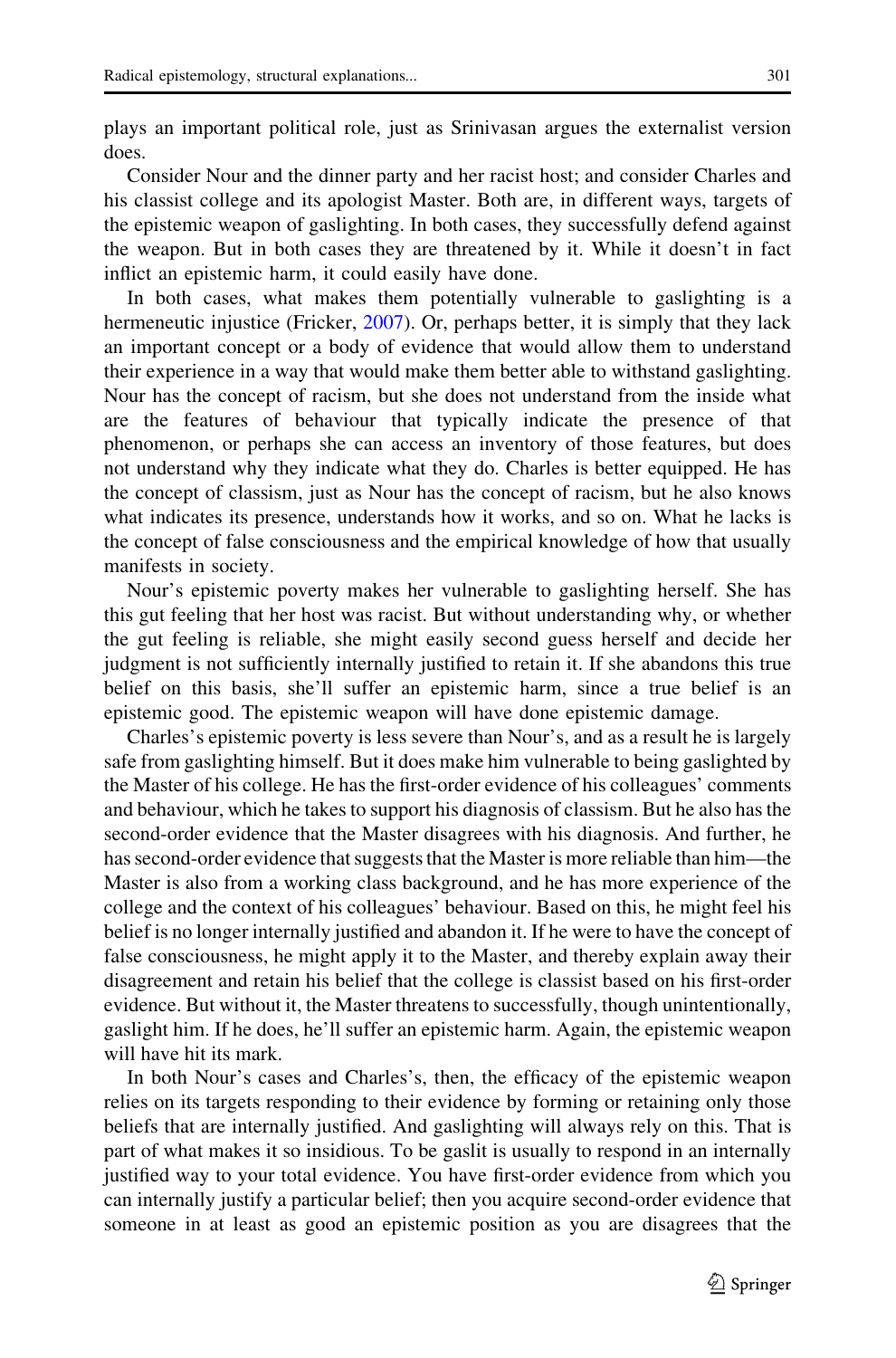evidence supports your belief, or claims to have more evidence that undermines that belief; you then respond by thinking that you can no longer give an internal justification of your belief and therefore decide to abandon it.

Now consider a new case. In it, an unscrupulous prosecutor is presenting his case in a murder trial. Having found DNA at the murder scene, the police took DNA samples from all 100,000 people living in the town and tested each for a match. The first person they randomly selected was a match according to their test, and they arrested him and put him on trial. Now, this test gives 1% false positives and 1% false negatives. Thus, if the defendant had a prior probability of  $\frac{1}{100,000}$  of being guilty, then they only have a posterior probability of around  $\frac{1}{1000}$  after incorporating the evidence of the match.<sup>3</sup> But the prosecutor knows that most jurors will neglect the base rate and conclude from this evidence that the defendant is 99% likely to be guilty. So he mentions the match between the defendant's DNA and the DNA found at the crime scene, and he mentions the false positive and false negative rates of the test used.

Again, this is an epistemic weapon. Here, it is deployed to ensure that the jury convicts. If they ignore the base rate and conclude that the defendant is 99% likely to be guilty, they might well take that to put the matter beyond reasonable doubt. Thus, in this case, the efficacy of the epistemic weapon relies on precisely the opposite response from the one on which gaslighting relies. Gaslighting relies on targets responding to their evidence in a way that is internally justified. This weapon, which exploits our tendency to commit the base rate fallacy, relies on them responding in a way that is internally unjustified.

There are many ways dimensions along which epistemic weapons differ. For instance, they differ in what they target. Some target your concepts, others your evidence, and others still target your beliefs directly.

If an epistemic weapon targets your beliefs, it might try to implant a false belief or it might try to remove a true one. For instance, I might try to implant a false belief by lying to you—this is perhaps the simplest epistemic weapon. Or I might draw your attention to a tempting but fallacious inference that would take you from one of your current true beliefs to a new false belief. Knowing that you are aware that a particular politician recently met with PR firm, I might say 'If she were trying to hide a scandal, she'd be sure to enlist image consultants', hoping that you'd reason by affirming the consequent and come to believe that she is trying to hide a scandal, which I know she is not. And someone might try to remove one of your true beliefs by overloading you with closely related information in a way that leads you to forget that true belief. So a murderer who wants a witness to forget what they saw him wearing on the morning of the killing might flood them with information about what he's been wearing every day for the past month.

 $P(\text{Guilty} | + \text{ve}) = \frac{P(\text{+ve} | \text{Guilty}) P(\text{Guilty})}{P(\text{+ve} | \text{Guilty}) P(\text{Guilty}) + P(\text{+ve} | \text{Guilty}) P(\text{Guilty})}$  $=\frac{0.99 \times 0.00001}{0.99 \times 0.00001 + 0.01 \times 0.999999} \approx 0.001$ 

<sup>3</sup> After all, by Bayes' Theorem,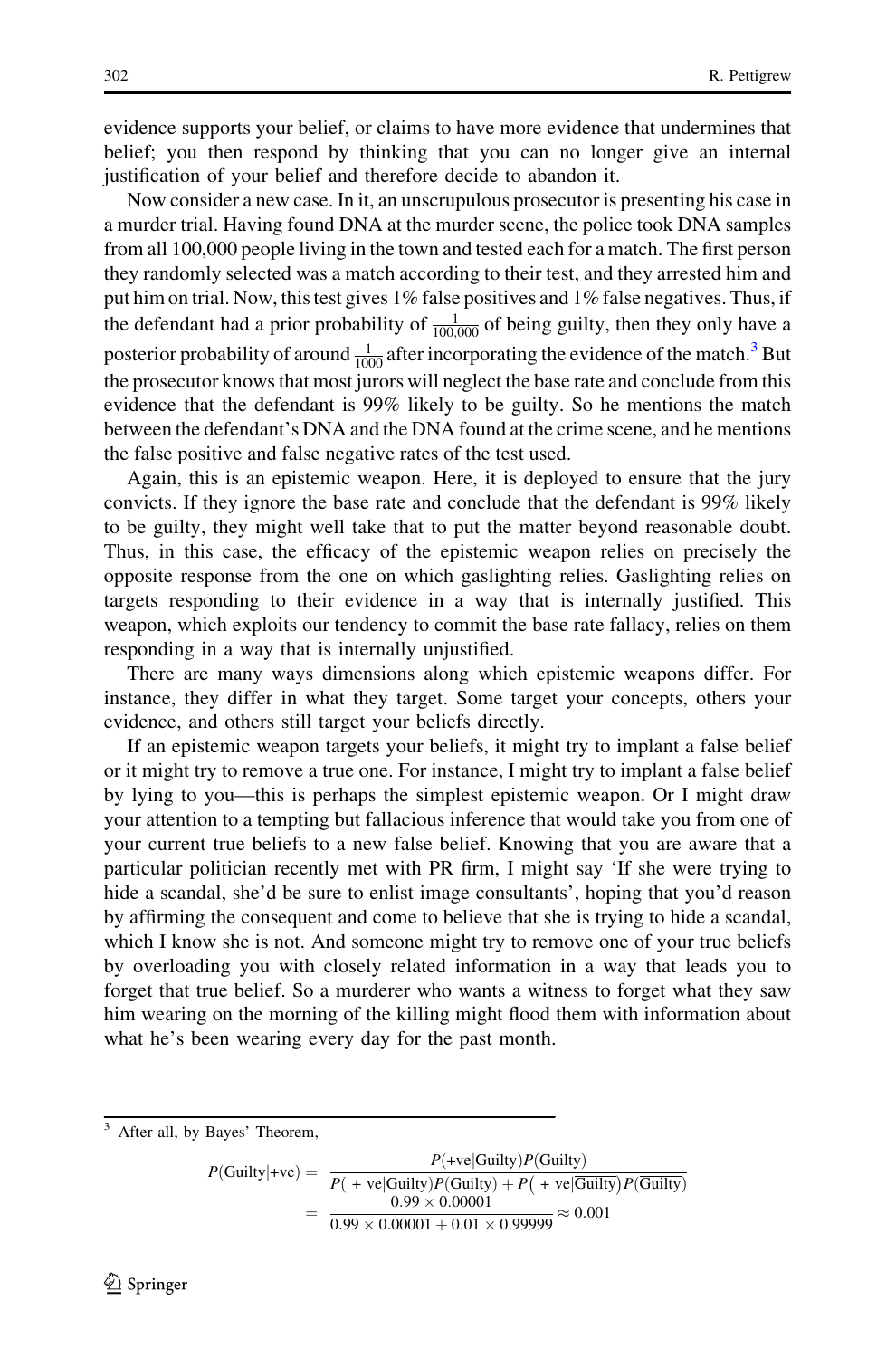Alternatively, an epistemic weapon might target your concepts. And it might do this by trying to impoverish your conceptual scheme or by trying to make the concepts you have ambiguous. To impoverish your conceptual scheme, someone might persuade you that one of your concepts is unusable and should therefore be abandoned. They might persuade you that the concept has vague boundaries, and also persuade you that reasoning with vague concepts is fallacious or very likely to lead you astray; or they might persuade you that it cannot be operationalised, and also persuade you that only concepts that can be operationalised are meaningful. To make one of your concepts ambiguous, I might flood you with what I claim are instances of that concept that are difficult for you to bring under a single coherent natural definition. Someone who, for political reasons, would like to make your concept of labour unusable, even if they don't wish to deprive you of it, might list off myriad different sorts of activity that they say count as labour, making you wonder whether applications of your concept are sufficiently determinate for you to use it in your political thinking and organising.

And finally, an epistemic weapon might target your evidence. To do this, it might try to keep information from you or it might try to overwhelm you with conflicting and complex information that swamps your cognitive capacity. In the former case, a politician might tell you that GDP has grown, but omit to mention that the poorest off are less well off than before. In the latter case, a climate change denier might show multiple complex graphs with little explanation in the hope that it will make the evidence seem more equivocal than it is.

So one way in which epistemic weapons might differ is that they target different parts of your epistemic state. But, as we saw above in the contrast between the case of gaslighting and the case of the unscrupulous prosecutor, they also differ in what makes an individual vulnerable to them. One weapon might rely on you forming a belief about something only if it is internally justified—gaslighting is an instance of this. Another might rely on you forming beliefs in a way that is internally unjustified—the prosecutor who exploits your tendency to neglect base rates is an instance of this. And it is easy to see that different policies will serve to defend groups and individuals against these different varieties: against those that rely on individuals forming or retaining only those beliefs that they can justify internally, we must look outwards to ensure that the evidence they obtain and on which their internal justifications are based is not misleading; against those that rely on individuals systematically forming beliefs in ways that are internally unjustified, we must look inwards and try to correct those ways of coming to believe. The concept of internal justification, therefore, earns its stripes on the radical side in the political battle against epistemic weaponry; it helps us build stronger epistemic defences.

In conclusion: we should be pluralists about our concept of justification. 'Justification' is a polysemous term, and there are many precise concepts that fall under it. These different concepts play different roles. Some capture a particularly widespread set of intuitions. Some play an important theoretical role. Some play an important practical role by pinning down the concept we need when we are ascribing blame, or the one we need when determining whether a person's right to non-interference has been violated. And finally some further a radical political cause by providing structural explanations of how individuals who pierce through bad